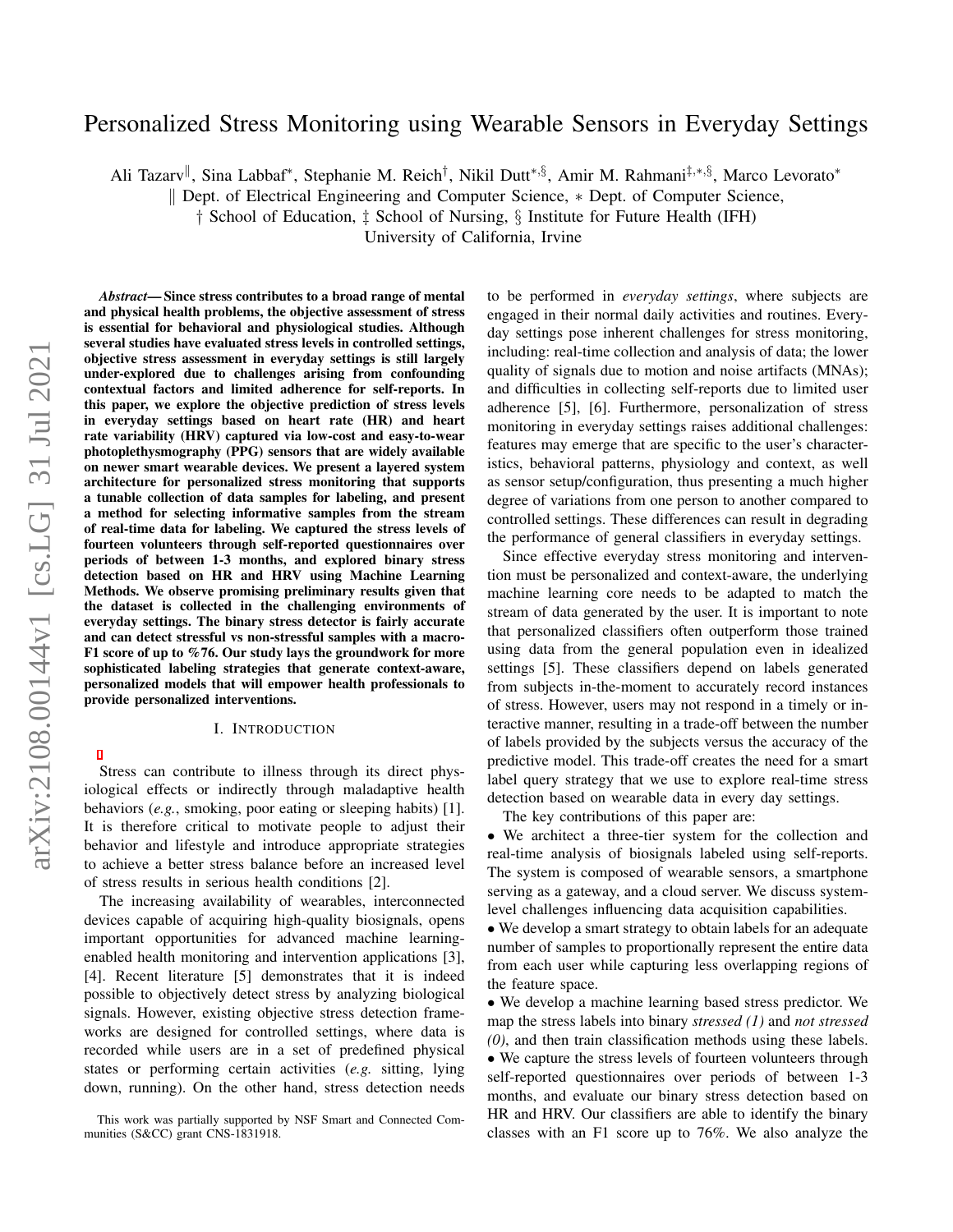

<span id="page-1-1"></span>Fig. 1. Overview of the system architecture.

effect of personalization, and show how the stress detection performance improves over time, as we collect more labels from a subject and use those in the training process.

The rest of the paper is organized as follows. Section [II](#page-1-0) describes the system architecture we used for data collection, and the proposed strategy for label collection in everyday settings. Section [III](#page-2-0) describes the classification methods we used for detecting stress. Section [IV](#page-2-1) presents our analysis and results on stress detection. Section [V](#page-3-0) concludes the paper with a summary and directions for future work.

# II. SYSTEM MODEL AND DATA COLLECTION

<span id="page-1-0"></span>The ultimate goal of data collection is to train a personalized classifier for stress detection based on biosignals (PPG). One of the key challenges in collecting such datasets in everyday settings is the interaction with the users, as sending queries for labeling too often may overwhelm the users and may also lead to unnecessary data collection.

To enable real-time interaction with the user while minimizing resource usage, a layered design is necessary. The sensor layer should collect the raw signals, while the cloud layer processes the data, determines the quality of the signals, performs feature extraction and other computationally intensive and power consuming tasks. We also have to provide users with an interface to input their labels and build a communication path between these layers. In this section, we present our proposed solution for these requirements.

The experimental procedures involving human subjects described in this paper were approved by the Institutional Review Board (IRB) at UC Irvine.

#### *A. System Architecture*

Figure [1](#page-1-1) outlines the system we developed to acquire the real-time dataset associating self-reported stress ratings from users to biosignals from wearable devices. We use a 3-tier architecture composed of a wearable device (sensor layer), a smartphone (edge layer), and a remote cloud server (cloud layer) working to collect and process the data, as described below.

*1) Sensor Layer:* The wearable platforms acquire and transmit raw physiological (PPG) and Movements (Accelerometer, Gyroscope and Gravity) signals. We used Samsung Gear Sport smartwatches and developed a service running on Tizen operating system to collect raw PPG and movement signals. The sampling frequency of all the above mentioned signals is  $20Hz$ . The watch can send the data directly to the cloud layer (if connected to a local Wi-Fi), or to the smartphone via Bluetooth. The raw signal acquisition application includes two services and a user interface (UI). The first service collects the sensor data at a constant rate (once every 15 minutes) and duration (2-minutes intervals) and sends it to the cloud. If the service fails to send the data to the cloud immediately, the data will be stored on the watch and transferred to the server at a later time. The UI is a simple app installed on the watch for restarting these two services.

*2) Cloud Layer:* A cloud web-server receives the data samples from the watch and processes them. Based on the observed features of each incoming sample, an internal logic (described later) determines whether it needs to ask users for a label or not. The responses from users are transferred to the cloud and stored in the database.

*3) Edge Layer:* We developed a smartphone app that asks the participants for labels through an Ecological Momentary Assessment (EMA). The EMA is triggered by the cloud for a portion of samples and when triggered, a push notification is displayed on the phone that asks the participant about their stress levels and recent physical activity or state (e.g., sitting, standing, etc.). The stress levels in the EMA are *not at all*, *a little bit*, *some*, *a lot*, and *extremely*.

The edge-cloud connection is established through the Internet on the smartphone. In addition, the watch is connected to the smartphone using Bluetooth Low Energy (BLE). In order to send the collected data to the cloud, the watch proxies the connected phone's Internet connection through BLE. This setting is energy efficient, and thus suitable for everyday setting applications. This is a back up connection and takes effect when the watch is not directly connected to the Wi-Fi.

# *B. Data Labeling*

The system needs to parsimoniously trigger the EMA to collect labels to build a meaningful dataset as quickly as possible without imposing excessive burden on the user. Therefore, we devised a selection method to select informative samples to be labeled by the user. However, before applying the selection method, the raw signals need to be pre-processed for extracting the corresponding features.

*1) Data Cleaning and Feature Extraction:* When a raw PPG sample is received at the cloud, we first filter the raw signal to clean up the high and low frequency noises. We apply a Butterworth band-pass filter of order 3, with cut off frequencies set at  $(0.7Hz, 3.5Hz)$ , corresponding to  $42bpm$ and 210bpm) respectively. Then, we pass the signal through a moving average filter and at the end apply a peak detector on it. Using the peak points of the filtered signal, we extract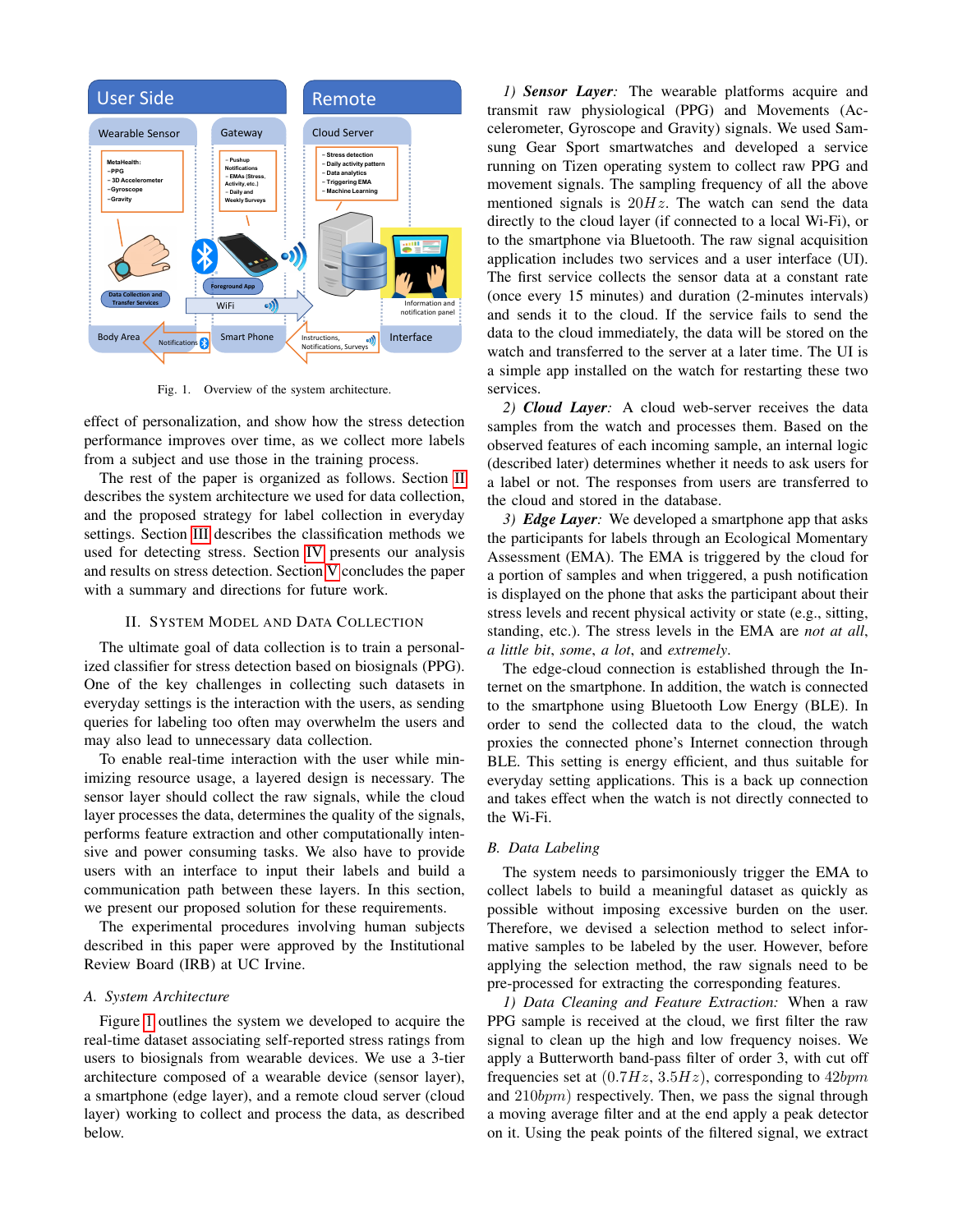<span id="page-2-3"></span>TABLE I NUMBER OF SAMPLES AND LABELS COLLECTED FROM EACH SUBJECT

| Subject          | # samples | total labels | used labels |
|------------------|-----------|--------------|-------------|
| S <sub>01</sub>  | 4,580     | 228          | 217         |
| S <sub>0</sub> 2 | 2.164     | 101          | 92          |
| S <sub>0</sub> 3 | 1.764     | 67           | 42          |
| S <sub>04</sub>  | 2,580     | 56           | 53          |
| S <sub>05</sub>  | 2,267     | 68           | 59          |
| S <sub>06</sub>  | 17,552    | 376          | 370         |
| S <sub>07</sub>  | 10.087    | 105          | 101         |
| S <sub>08</sub>  | 2.752     | 96           | 93          |
| S <sub>09</sub>  | 1,236     | 53           | 50          |
| S <sub>10</sub>  | 7.910     | 119          | 104         |
| S <sub>11</sub>  | 2,555     | 73           | 60          |
| S <sub>12</sub>  | 1,2296    | 956          | 942         |
| S <sub>13</sub>  | 3,738     | 47           | 45          |
| S <sub>14</sub>  | 1.332     | 61           | 55          |

thirteen features from each sample (2 minutes of data). These features are: BPM, IBI, SDNN, SDSD, RMSSD, pNN20,  $pNN50$ , MAD, SD[1](#page-2-2), SD2, S, SD1/SD2, and BR<sup>1</sup>. We use these features for further processing and decision making.

*2) Strategy for Labelling Selected Data:* Data collection consists of two phases:

Initial Phase: In order to get an initial estimate of the distribution of samples in the sample space, we start the procedure by observation. For the first *N* samples (100 samples in our setup;  $\sim$ 25 hours of wearing the watch), we do not trigger any EMAs. At the end of this phase, we get an estimate of the distribution of samples in the samples space.

Query Phase: For samples after the initial phase (*N+1* and above), we trigger the EMA (ask for labels) for a portion of samples. The probability of selecting each sample to be labeled is proportional to the number of previous samples (unlabeled) in its neighborhood. This way, if a sample falls in a region in which there has been a large number of unlabeled samples, it is more likely that we ask the user for the label. For each region after we collect sufficient number of labeled samples, we stop collecting labels. However, the minimum probability of triggering the EMA for a sample is  $P = 0.1$ . This means if a sample falls in a region where there is little or no previous samples, the probability of query is still nonzero. This results in exploring unseen regions, as well as regions with higher densities.

We capture the stress levels of fourteen volunteers through self-reported questionnaires over periods of between 1-3 months. The total number of samples, along with the number of labeled samples for each user is presented in Table [I.](#page-2-3)

## III. STRESS DETECTION

<span id="page-2-0"></span>In this section, we explore the possibility of predicting stressful vs non-stressful moments based on the collected signals. We train our stress detection models on both personal and general datasets to evaluate the performance. For stress detection, we use several machine learning classification algorithms such as Multi Layer Perceptron (MLP), Random Forest (RF), k-Nearest Neighbors (kNN), Support Vector Machine (SVM), and XGBoost. MLP is a class of feedforward neural networks that can be trained to do nonlinear classification and regression tasks. RF is an ensemble learning method for classification that operates by constructing a number of decision trees at training time and outputting the class that is the mode of the classes of the individual trees. kNN uses the *k* nearest points and takes a majority vote to predict the class of the sample. SVM finds hyper planes and partitions the sample space into different classes. XGBoost is an implementation of Gradient Boosted Decision Trees that is fast and performs well in classification tasks. We train each of these classifiers on our dataset and analyse their performance using machine learning methods and F1 score as the evaluation metric.

# IV. RESULTS AND ANALYSIS

<span id="page-2-1"></span>Detecting stress by only using PPG signals in everyday settings is a challenging task [5]. To evaluate the validity of our models, we perform K-Fold cross validation  $(K = 5)$ . In K-Fold Cross Validation, we split the data into K equally sized segments (folds) and in each iteration use 1 fold for evaluation, and the other K-1 folds for training. The data is stratified prior to be split in K folds, to ensure each fold is a proper representative of the whole. The ML methods we used are introduced and explained in Section [III.](#page-2-0) To evaluate the performance of each method on our collected dataset, we used Macro-F1 score<sup>[2](#page-2-4)</sup>. The mean and standard deviation  $(\mu \pm \sigma)$  of the F1 scores over the K folds are presented in Table [II.](#page-3-1) Based on these experiments, RF outperforms other methods for most cases (except for the first row).

# *A. Personalization*

The bias in the physiological data (both the signals and the labels) can be different for personal or general datasets [5]. Therefore, we show the effect of personalization and how it improves the prediction accuracy on our collected dataset. To this end, we consider 3 participants from which more data is available (subjects S06, S10, S12). In the first step, we exclude the data from one subject (e.g. S06), train on the data from all other subjects, then test on half of the data from S06 (picked randomly). In the next step, in order to personalize the model, we use the other half of data from S06 and use it for training (along with the data from other users), and then test it on the first half of the data from S06. The results are reported in Table [III.](#page-3-2) As can been seen from these results, personalization improves the prediction performance (macro-F1 score).

<span id="page-2-2"></span><sup>&</sup>lt;sup>1</sup>BPM: Beats per Minute, Heart Rate. IBI: Inter-Beat Interval, average time interval between two successive heart beats (called NN intervals). SDNN: Standard Deviation of NN intervals. SDSD: Standard Deviation of Successive Differences between adjacent NNs. RMSD: Root Mean Square of Successive Differences between the adjacent NNs. pNN20: The proportion of successive NNs greater than 20ms (or 50ms for pNN50). MAD: Median Absolute Deviation of NN intervals. SD1 and SD2: Standard Deviations of the corresponding Poincaré plot. S: Area of ellipse described by SD1 and SD2. BR: Breathing Rate.

<span id="page-2-4"></span> ${}^{2}$ F1 score is defined on each class separately. macro-F1 score is the average of F1 scores on all the classes (two here).